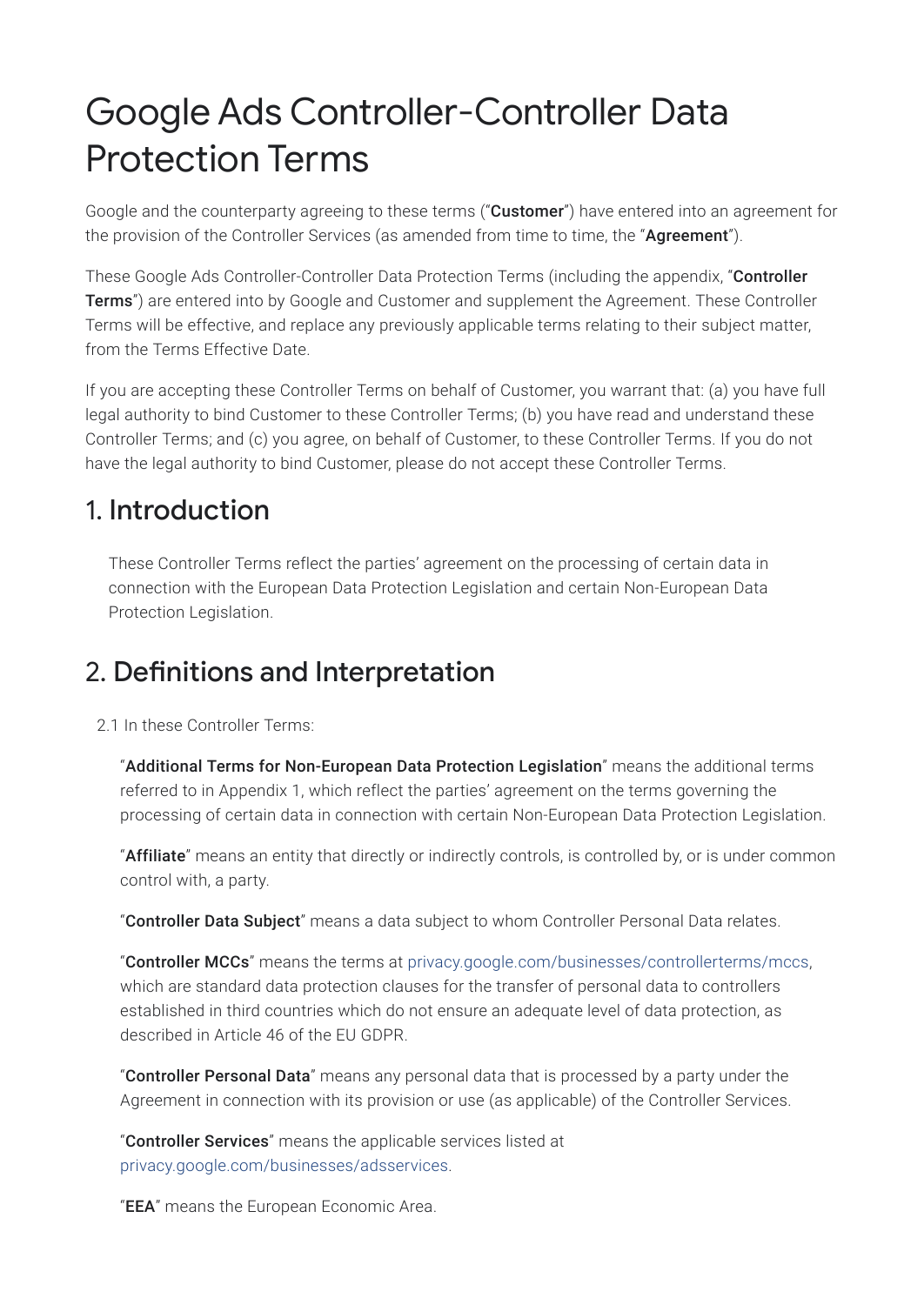"EU GDPR" means Regulation (EU) 2016/679 of the European Parliament and of the Council of 27 April 2016 on the protection of natural persons with regard to the processing of personal data and on the free movement of such data, and repealing Directive 95/46/EC.

"European Controller Personal Data" means Controller Personal Data of Controller Data Subjects located in the EEA or Switzerland.

"End Controller" means, for each party, the ultimate controller of Controller Personal Data.

"European Data Protection Legislation" means, as applicable: (a) the GDPR; and/or (b) the Federal Data Protection Act of 19 June 1992 (Switzerland).

"**GDPR**" means, as applicable: (a) the EU GDPR; and/or (b) the UK GDPR.

"**Google**" means the Google Entity that is party to the Agreement.

"Google End Controllers" means the End Controllers of Controller Personal Data processed by Google.

"Google Entity" means Google LLC (formerly known as Google Inc.), Google Ireland Limited or any other Affiliate of Google LLC.

"Non-European Data Protection Legislation" means data protection or privacy laws in force outside the EEA, Switzerland and the UK.

"Terms Effective Date" means, as applicable:

- (a) 25 May 2018, if Customer clicked to accept or the parties otherwise agreed to these Controller Terms before or on such date; or
- (b) the date on which Customer clicked to accept or the parties otherwise agreed to these Controller Terms, if such date is after 25 May 2018.

"UK Controller Personal Data" means Controller Personal Data of Controller Data Subjects located in the UK.

"UK GDPR" means the EU GDPR as amended and incorporated into UK law under the UK European Union (Withdrawal) Act 2018, if in force.

- 2.2 The terms "controller", "data subject", "personal data", "processing" and "processor" as used in these Controller Terms have the meanings given in the GDPR, and the terms "data importer" and "**data exporter**" have the meanings given in the Controller MCCs.
- 2.3 The words "include" and "including" mean "including but not limited to". Any examples in these Controller Terms are illustrative and not the sole examples of a particular concept.
- 2.4 Any reference to a legal framework, statute or other legislative enactment is a reference to it as amended or re-enacted from time to time.
- 2.5 If these Controller Terms are translated into any other language, and there is a discrepancy between the English text and the translated text, the English text will govern.

# 3. Application of these Controller Terms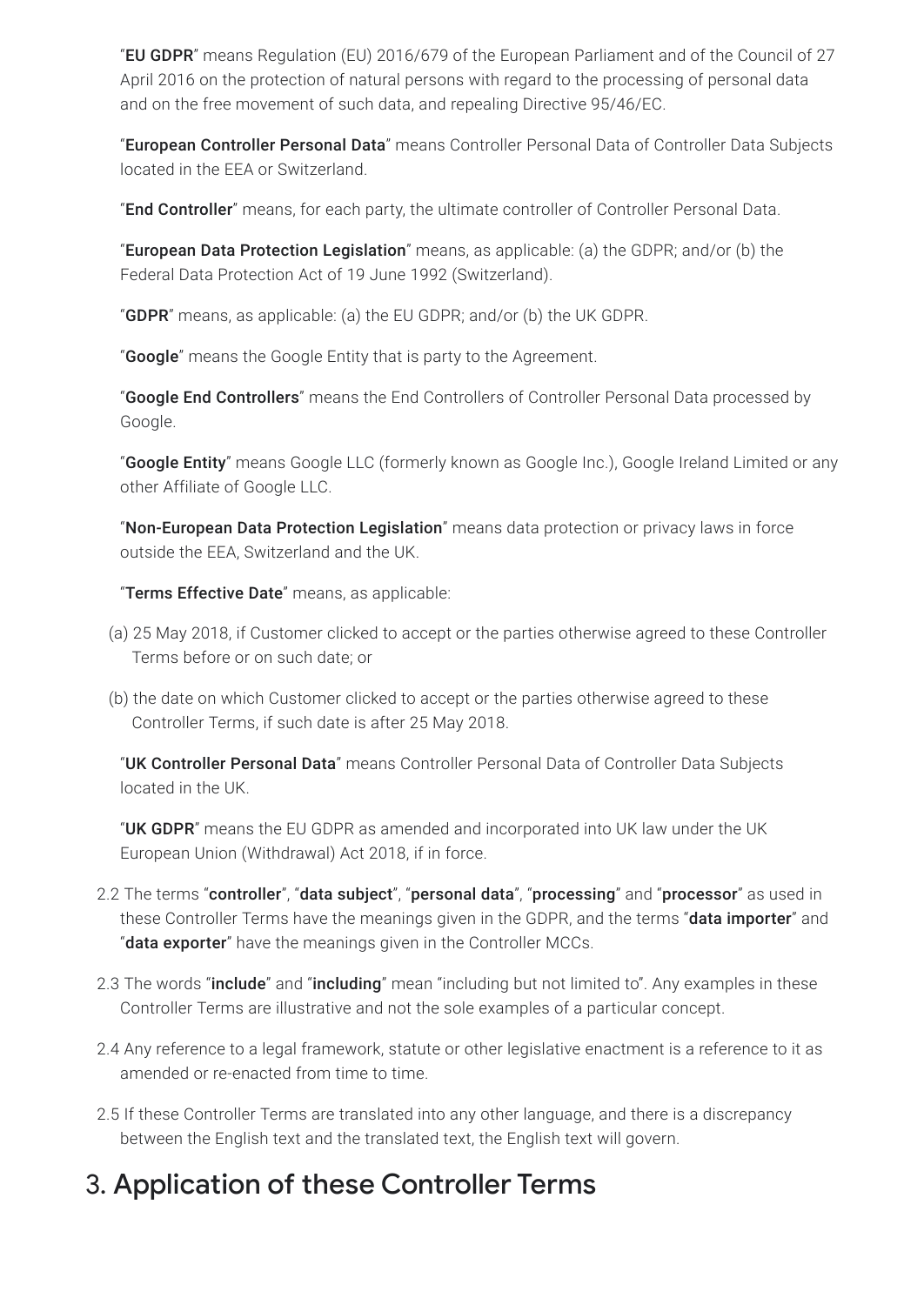- 3.1 Application of European Data Protection Legislation. Sections 4 (Roles and Restrictions on Processing) to 6 (Controller MCCs) (inclusive) will only apply to the extent that the European Data Protection Legislation applies to the processing of Controller Personal Data.
- 3.2 Application to Controller Services. These Controller Terms will only apply to the Controller Services for which the parties agreed to these Controller Terms (for example: (a) the Controller Services for which Customer clicked to accept these Controller Terms; or (b) if the Agreement incorporates these Controller Terms by reference, the Controller Services that are the subject of the Agreement).
- 3.3 Incorporation of Additional Terms for Non-European Data Protection Legislation. The Additional Terms for Non-European Data Protection Legislation supplement these Controller Terms.

## 4. Roles and Restrictions on Processing

- 4.1 Independent Controllers. Subject to Section 4.3 (End Controllers), each party:
	- (a) is an independent controller of Controller Personal Data under the European Data Protection Legislation;
	- (b) will individually determine the purposes and means of its processing of Controller Personal Data; and
	- (c) will comply with the obligations applicable to it under the European Data Protection Legislation with respect to the processing of Controller Personal Data.
- 4.2 Restrictions on Processing. Section 4.1 (Independent Controllers) will not affect any restrictions on either party's rights to use or otherwise process Controller Personal Data under the Agreement.
- 4.3 **End Controllers**. Without reducing either party's obligations under these Controller Terms, each party acknowledges that: (a) the other party's Affiliates or clients may be End Controllers; and (b) the other party may act as a processor on behalf of its End Controllers. The Google End Controllers are: (i) for European Controller Personal Data processed by Google, Google Ireland Limited; and (ii) for UK Controller Personal Data processed by Google, Google LLC. Each party will ensure that its End Controllers comply with the Controller Terms, including (where applicable) the Controller MCCs.

### 5. Data Transfers

Either party may transfer Controller Personal Data to third countries if it complies with the provisions on the transfer of personal data to third countries in the European Data Protection Legislation.

# 6. Controller MCCs

6.1 Transfers of European Controller Personal Data to Customer. To the extent that:

(a) Google transfers European Controller Personal Data to Customer; and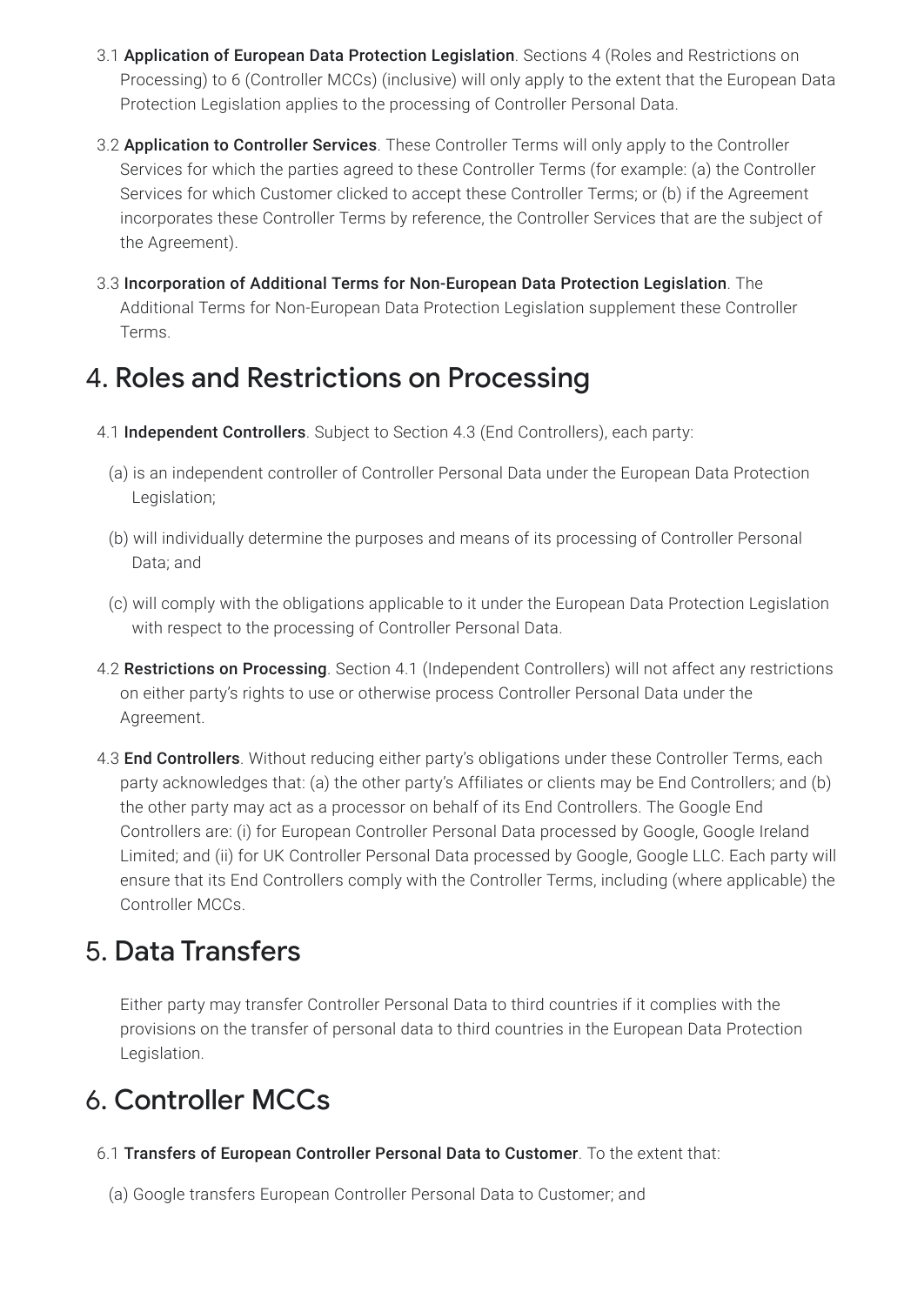(b) Customer is established in a third country that is not subject to an adequacy decision under the European Data Protection Legislation,

Customer as data importer will be deemed to have entered into the Controller MCCs with Google Ireland Limited (the applicable Google End Controller) as data exporter and the transfers will be subject to the Controller MCCs.

#### 6.2 Transfers of UK Controller Personal Data to Customer. To the extent that:

- (a) Google transfers UK Controller Personal Data to Customer; and
- (b) Customer is established in a third country that is not subject to an adequacy decision under the UK GDPR,

Customer as data importer will be deemed to have entered into the Controller MCCs with Google LLC (the applicable Google End Controller) as data exporter and the transfers will be subject to the Controller MCCs.

- 6.3 Transfers of European Controller Personal Data to Google. The parties acknowledge that to the extent Customer transfers European Controller Personal Data to Google, the Controller MCCs are not required because Google Ireland Limited (the applicable Google End Controller) is established in Ireland and such transfers are therefore permitted under the European Data Protection Legislation. This does not affect Google's obligations under Section 5 (Data Transfers).
- 6.4 Transfers of UK Controller Personal Data to Google. To the extent that Customer transfers UK Controller Personal Data to Google, Customer as data exporter will be deemed to have entered into the Controller MCCs with Google LLC (the applicable Google End Controller) as data importer and the transfers will be subject to the Controller MCCs, because Google LLC is established in the USA and such transfers are therefore to a third country that is not subject to an adequacy decision under the UK GDPR.
- 6.5 Additional Commercial Clauses for the Controller MCCs. Sections 6.6 (Contacting Google) to 6.9 (Third Party Controllers) are additional commercial clauses relating to the Controller MCCs as permitted by Clause VII (Variation of these clauses) of the Controller MCCs. Nothing in Sections 6.6 (Contacting Google) to 6.9 (Third Party Controllers) varies or modifies any rights or obligations of the parties to the Controller MCCs.
- 6.6 Contacting Google. Customer may contact Google Ireland Limited and/or Google LLC in connection with the Controller MCCs at <https://support.google.com/policies/troubleshooter/9009584> or through such other means as
	- (a) Clause II(e) of the Controller MCCs, to the extent Google LLC acts as data importer and Customer acts as data exporter under the Controller MCCs; and

may be provided by Google from time to time, including for the purposes of:

- (b) requesting an Audit pursuant to Section 6.8(a) below.
- 6.7 Responding to Data Subject Enquiries. For the purpose of Clause I(d) of the Controller MCCs, the applicable data importer will be responsible for responding to enquiries from data subjects and the authority concerning the processing of applicable Controller Personal Data by the data importer.
- 6.8 Reviews, Audits and Certifications of Compliance.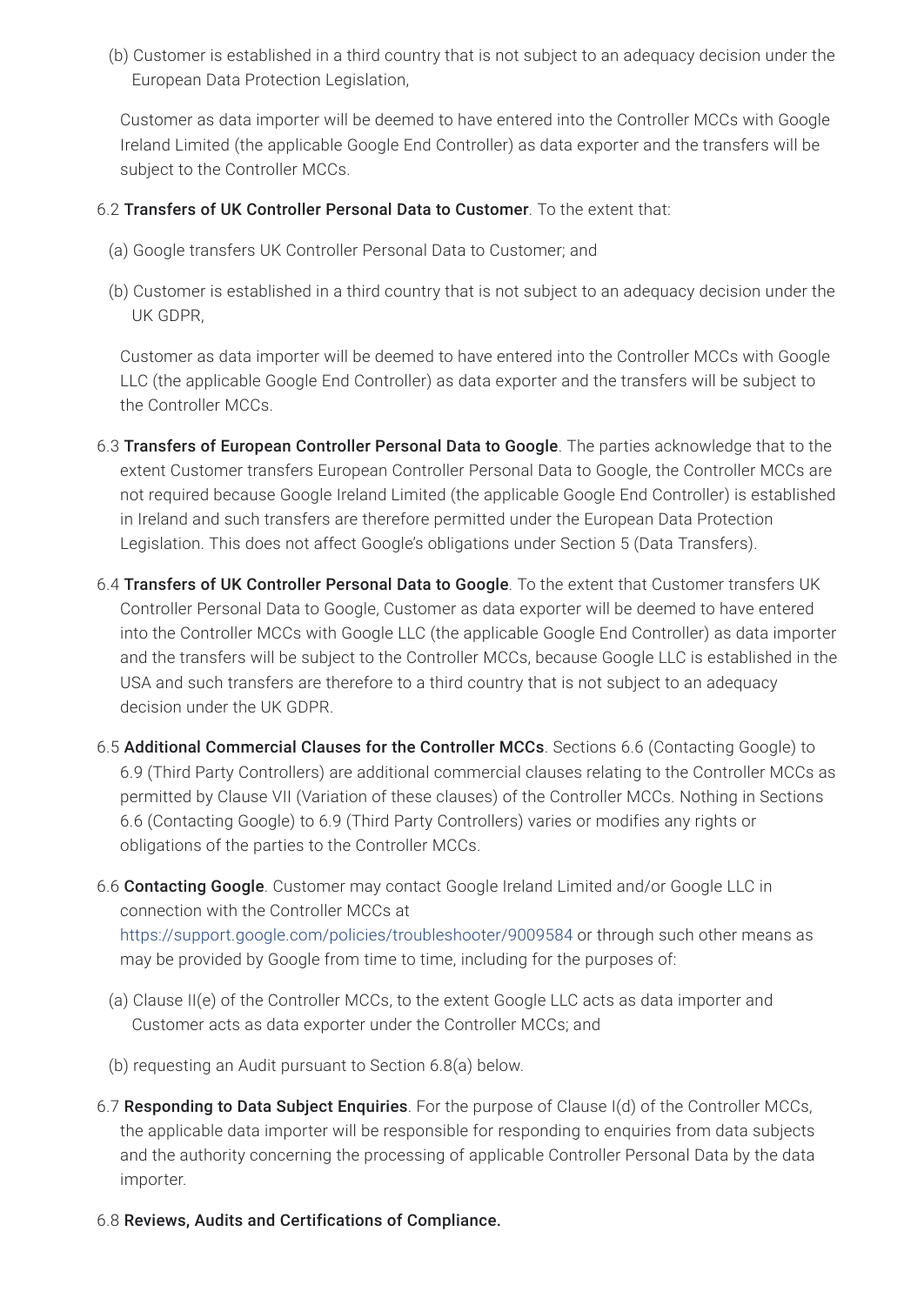- (a) If the Controller MCCs apply under this Section 6 (Controller MCCs), the applicable data importer will allow the applicable data exporter or a third party inspection agent or auditor appointed by the data exporter to conduct a review, audit and/or certification as described in Clause II(g) of the Controller MCCs ("Audit") in accordance with this Section 6.8 (Reviews, Audits and Certifications of Compliance).
- (b) Following receipt by the data importer of a request for an Audit, the data importer and the data exporter will discuss and agree in advance on the reasonable start date, scope and duration of, and security and confidentiality controls applicable to, the Audit.
- (c) The data importer may charge a fee (based on the data importer's reasonable costs) for any Audit. The data importer will provide the data exporter with further details of any applicable fee, and the basis of its calculation, in advance of the Audit. The data exporter will be responsible for any fees charged by any third party inspection agent or auditor appointed by the data exporter to execute the Audit.
- (d) The data importer may object to any third party inspection agent or auditor appointed by the data exporter to conduct any Audit if the inspection agent or auditor is, in the data importer's reasonable opinion, not suitably qualified or independent, a competitor of the data importer or otherwise manifestly unsuitable. Any such objection by the data importer will require the data exporter to appoint another inspection agent or auditor or conduct the Audit itself.
- (e) The data importer will not be required either to disclose to the data exporter or its third party inspection agent or auditor, or to allow the data exporter or its third party inspection agent or auditor to access:
	- (i) any data of any customers of the data importer or any of its Affiliates;
	- (ii) any internal accounting or financial information of the data importer or any of its Affiliates;
	- (iii) any trade secret of the data importer or any of its Affiliates;
	- (iv) any information that, in the data importer's reasonable opinion, could: (A) compromise the security of any systems or premises of the data importer or any of its Affiliates; or (B) cause the data importer or any Affiliate of the data importer to breach its obligations under the European Data Protection Legislation or its security and/or privacy obligations to the data exporter or any third party; or
	- (v) any information that the data exporter or its third party inspection agent or auditor seeks to access for any reason other than the good faith fulfilment of the data exporter's obligations under the European Data Protection Legislation.
- 6.9 Third Party Controllers. To the extent Google LLC acts as data importer and Customer acts as data exporter under the Controller MCCs under Section 6.4 (Transfers of UK Controller Personal Data to Google), Google notifies Customer for the purpose of Clause II(i) that UK Controller Personal Data may be transferred to the third party data controllers where requested by Customer, including through its use of or integration with the Controller Services.

# 7. Liability

7.1 Liability Cap. If the Agreement is governed by the laws of: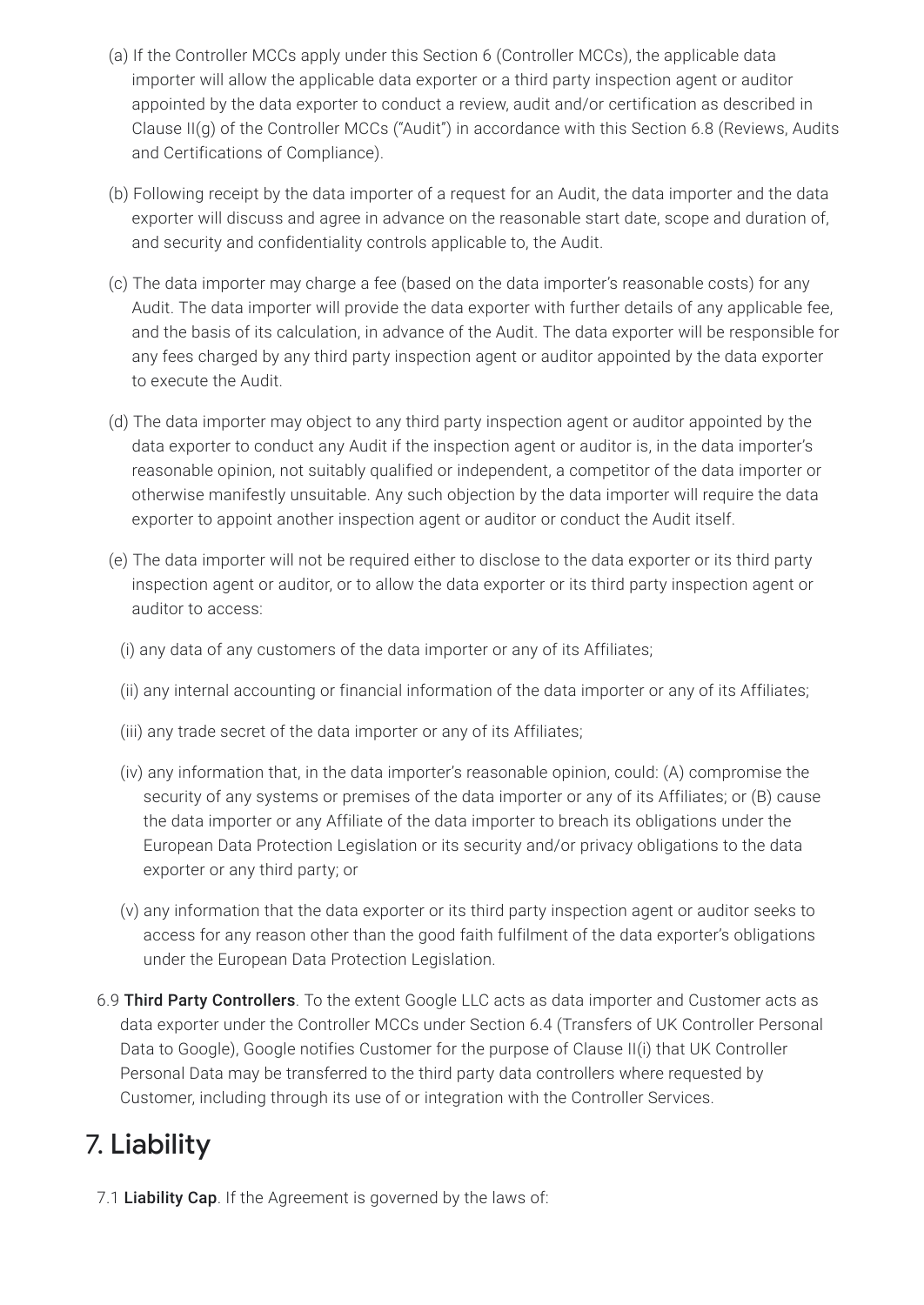- (a) a state of the United States of America, then, notwithstanding anything else in the Agreement, the total liability of either party towards the other party under or in connection with these Controller Terms will be limited to the maximum monetary or payment-based amount at which that party's liability is capped under the Agreement (for clarity, any exclusion of indemnification claims from the Agreement's limitation of liability will not apply to indemnification claims under the Agreement relating to the European Data Protection Legislation or the Non-European Data Protection Legislation); or
- (b) a jurisdiction that is not a state of the United States of America, then the liability of the parties under or in connection with these Controller Terms will be subject to the exclusions and limitations of liability in the Agreement.
- 7.2 Liability if the Controller MCCs Apply. If the Controller MCCs apply under Section 6 (Controller MCCs), then the total combined liability of
	- (a) Google, Google LLC and Google Ireland Limited towards Customer; and
	- (b) Customer towards Google, Google LLC and Google Ireland Limited,

under or in connection with the Agreement and the Controller MCCs combined will be subject to Section 7.1 (Liability Cap). Clause III(a) of the Controller MCCs will not affect the previous sentence.

## 8. Third-Party Beneficiaries

Where Google LLC and/or Google Ireland Limited are not a party to the Agreement but are a party to the Model Contract Clauses that apply under Section 6 (Controller MCCs), Google LLC and/or Google Ireland Limited (as applicable) will be a third-party beneficiary of Sections 4.3 (End Controllers), 6 (Controller MCCs), and 7.2 (Liability if the Controller MCCs Apply). To the extent this Section 8 (Third-Party Beneficiary) conflicts or is inconsistent with any other clause in the Agreement, this Section 8 (Third-Party Beneficiary) will apply.

# 9. Priority

- 9.1 Effect of these Controller Terms. If there is any conflict or inconsistency between the Controller MCCs, the Additional Terms for Non-European Data Protection Legislation, and the remainder of these Controller Terms and/or the remainder of the Agreement then, subject to Sections 4.2 (Restrictions on Processing) and 9.2 (Processor Terms), the following order of precedence will apply:
	- (a) the Controller MCCs;
	- (b) the Additional Terms for Non-European Data Protection Legislation;
	- (c) the remainder of these Controller Terms; and
	- (d) the remainder of the Agreement.

Subject to the amendments in these Controller Terms, the Agreement remains in full force and effect.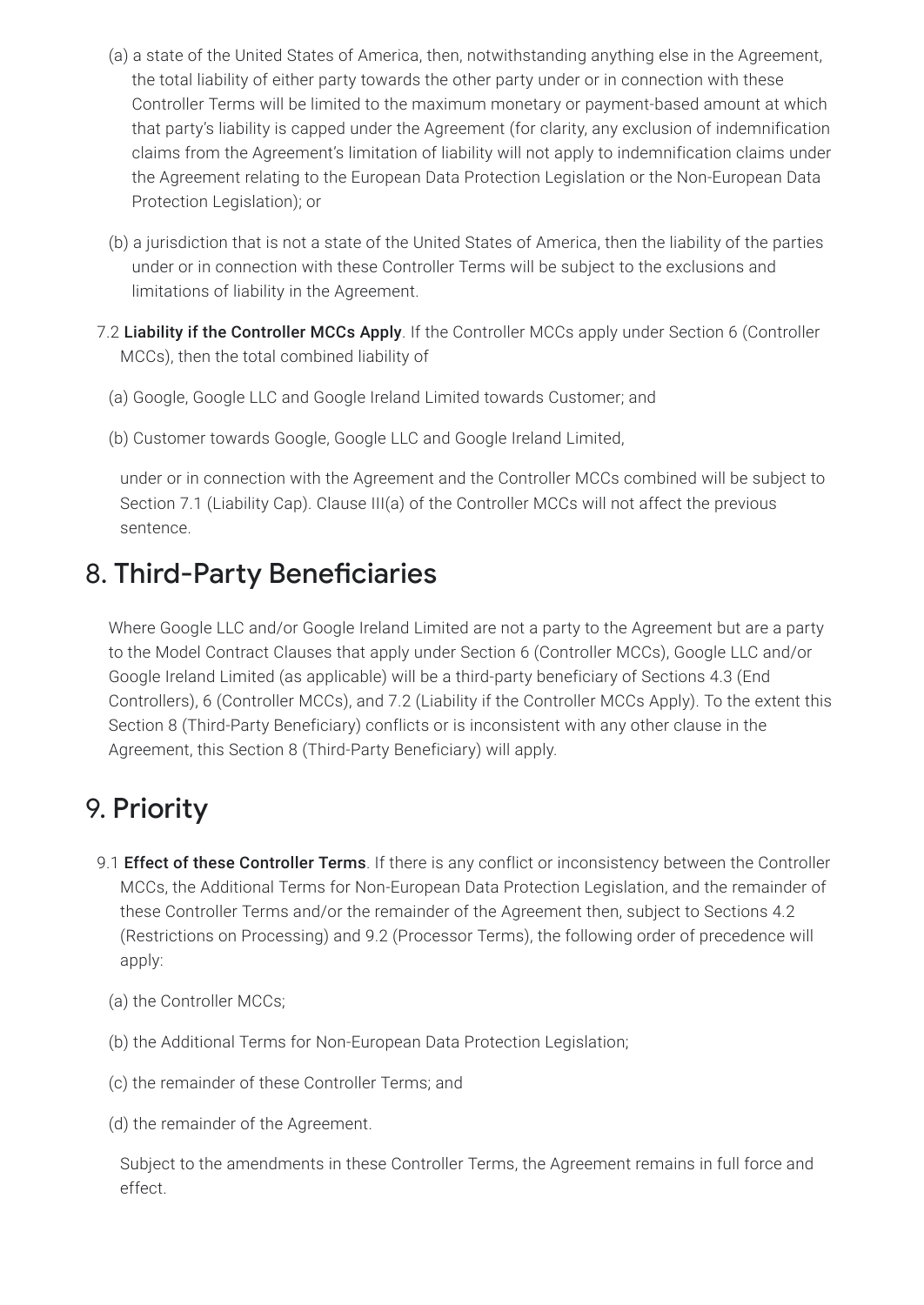9.2 Processor Terms. These Controller Terms will not affect any separate terms between Google and Customer reflecting a controller-processor relationship for a service other than the Controller Services.

### 10. Changes to these Controller Terms

- 10.1 Changes to Controller Services in Scope. Google may only change the list of potential Controller Services at [privacy.google.com/businesses/adsservices](https://privacy.google.com/businesses/adsservices/):
	- (a) to reflect a change to the name of a service;
	- (b) to add a new service; or
	- (c) to remove a service where either: (i) all contracts for the provision of that service are terminated; or (ii) Google has Customer's consent.
- 10.2 Changes to Controller Terms. Google may change these Controller Terms if the change:
	- (a) is as described in Section 10.1 (Changes to Controller Services in Scope);
	- (b) is required to comply with applicable law, applicable regulation, a court order or guidance issued by a governmental regulator or agency; or
	- (c) does not: (i) seek to alter the categorisation of the parties as independent controllers of Controller Personal Data under the European Data Protection Legislation; (ii) expand the scope of, or remove any restrictions on, either party's rights to use or otherwise process (x) in the case of the Additional Terms for Non-European Data Protection Legislation, the data in scope of the Additional Terms for Non-European Data Protection Legislation or (y) in the case of the remainder of these Controller Terms, Controller Personal Data; or (iii) have a material adverse impact on Customer, as reasonably determined by Google.
- 10.3 Notification of Changes. If Google intends to change these Controller Terms under Section 10.2(b) and such change will have a material adverse impact on Customer, as reasonably determined by Google, then Google will use commercially reasonable efforts to inform Customer at least 30 days (or such shorter period as may be required to comply with applicable law, applicable regulation, a court order or guidance issued by a governmental regulator or agency) before the change will take effect. If Customer objects to any such change, Customer may terminate the Agreement by giving written notice to Google within 90 days of being informed by Google of the change.

# Appendix 1: Additional Terms for Non-European Data Protection Legislation

The following Additional Terms for Non-European Data Protection Legislation supplement these Controller Terms:

CCPA Service Provider [Addendum](https://privacy.google.com/businesses/controllerterms/ccpa/) at [privacy.google.com/businesses/controllerterms/ccpa](https://privacy.google.com/businesses/controllerterms/ccpa/) (dated 1 January 2020)

Google Ads Controller-Controller Data Protection Terms, Version 2.0